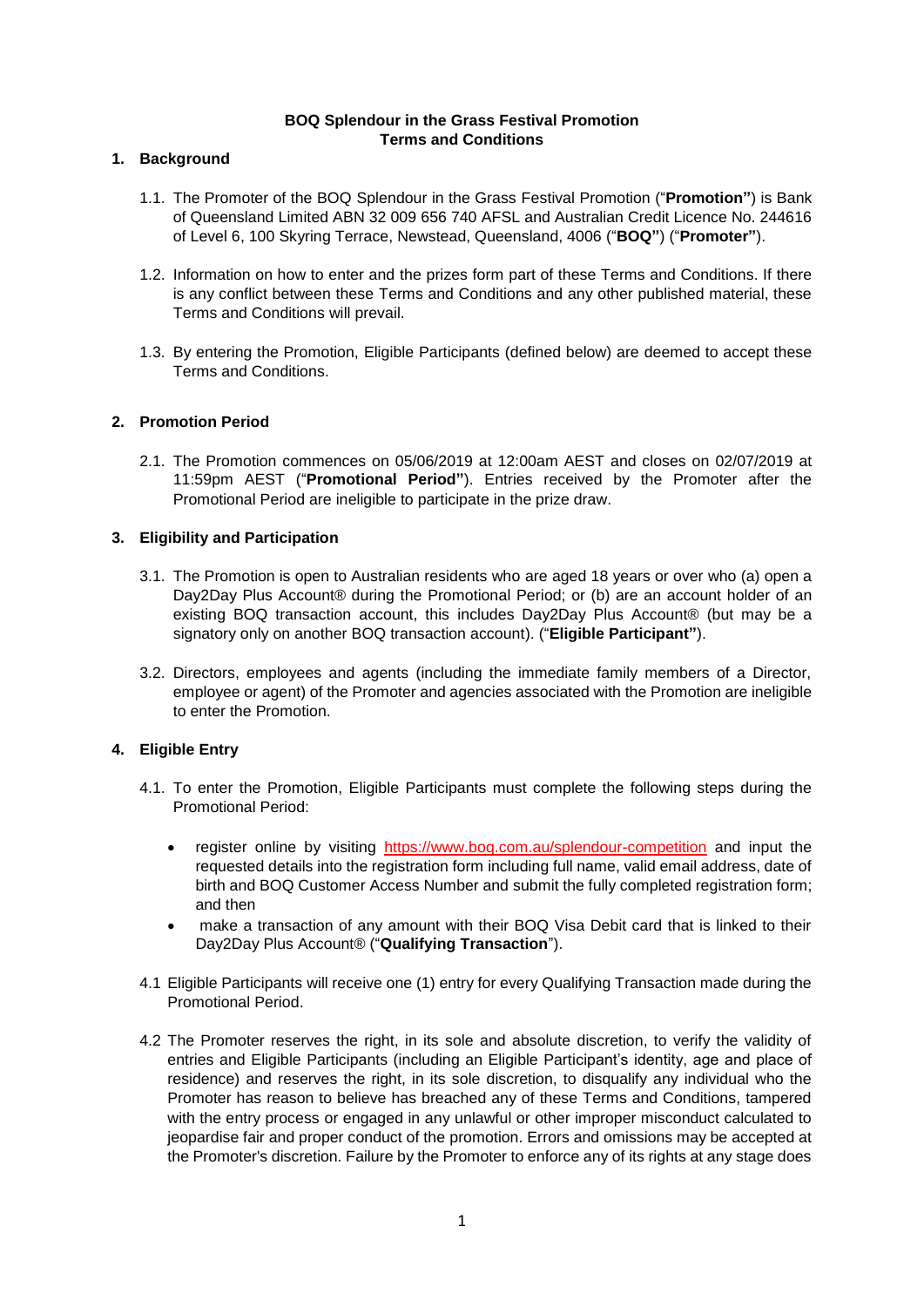not constitute a waiver of those rights. The Promoter's legal rights to recover damages or other compensation from such an offender are reserved.

4.3 If there is a dispute as to the identity of an Eligible Participant, the Promoter reserves the right, in its sole discretion, to determine the identity of the Eligible Participant.

### **5 Prizes**

- 5.1 The first two (2) valid entries drawn will each win the following prize valued at \$2,868:
	- a VIP double pass to the 2019 Splendour in the Grass Festival (which includes a five (5) day camping ticket from 17/07/2019 to 22/07/2019 per person); and
	- \$1,000 spending money (which will be deposited into the winner's Day2Day Plus Account®)**.**
- 5.2 The next two (2) valid entries drawn will each win the following prize valued at \$2,100:
	- a GA double pass to the 2019 Splendour in the Grass Festival (which includes a five (5) day camping ticket from 17/07/2019 to 22/07/2019 per person); and
	- \$1,000 spending money (which will be deposited into the winner's Day2Day Plus Account®).
- 5.3 Total Prize pool value is \$9,936.00.
- 5.4 Prizes are not transferable, or exchangeable, cannot be taken as cash (unless otherwise specified) and is not redeemable for other benefits. The promotion is not available in conjunction with any other offer.
- 5.5 The Promoter is not responsible or liable for any change in the value of the Prize between the date of the publication of these Terms and Conditions and the date the Prize is claimed.
- 5.6 Prizes consist of tickets, camp ground entry and spending money only. Winners and their companions will be responsible for making their own travel arrangements to and from Splendour in the Grass Festival as well as provision of camping equipment. In no circumstance is the Promoter liable for any expenses or incidentals associated with travel to and from the festival. Prizes must be taken to coincide with the 2019 Splendour in the Grass Festival.
- 5.7 The 2019 Splendour in the Grass Festival ticket prizes are subject to the event venue and ticket terms and conditions, including any applicable age restriction. The Promoter and event organisers hereby expressly reserve the right to eject any winner (and/or his/her companions) for any inappropriate behaviour, including but not limited to intoxication, whilst participating in any element of the prize.

### **6 The Prize Draw**

- 6.1 There will be one (1) Prize Draw. The Prize Draw will take place at Anisimoff Legal, Suite 5, Erina Plaza, 210 Central Coast Highway, Erina NSW 2250 at 10:30am AEST on 5/07/2019.
- 6.2 There will be four (4) winners for this Prize Draw. The winners for the Prize Draw will be the first four (4) valid and Eligible Entries drawn by electronic random selection from the cumulative pool of Eligible Entries.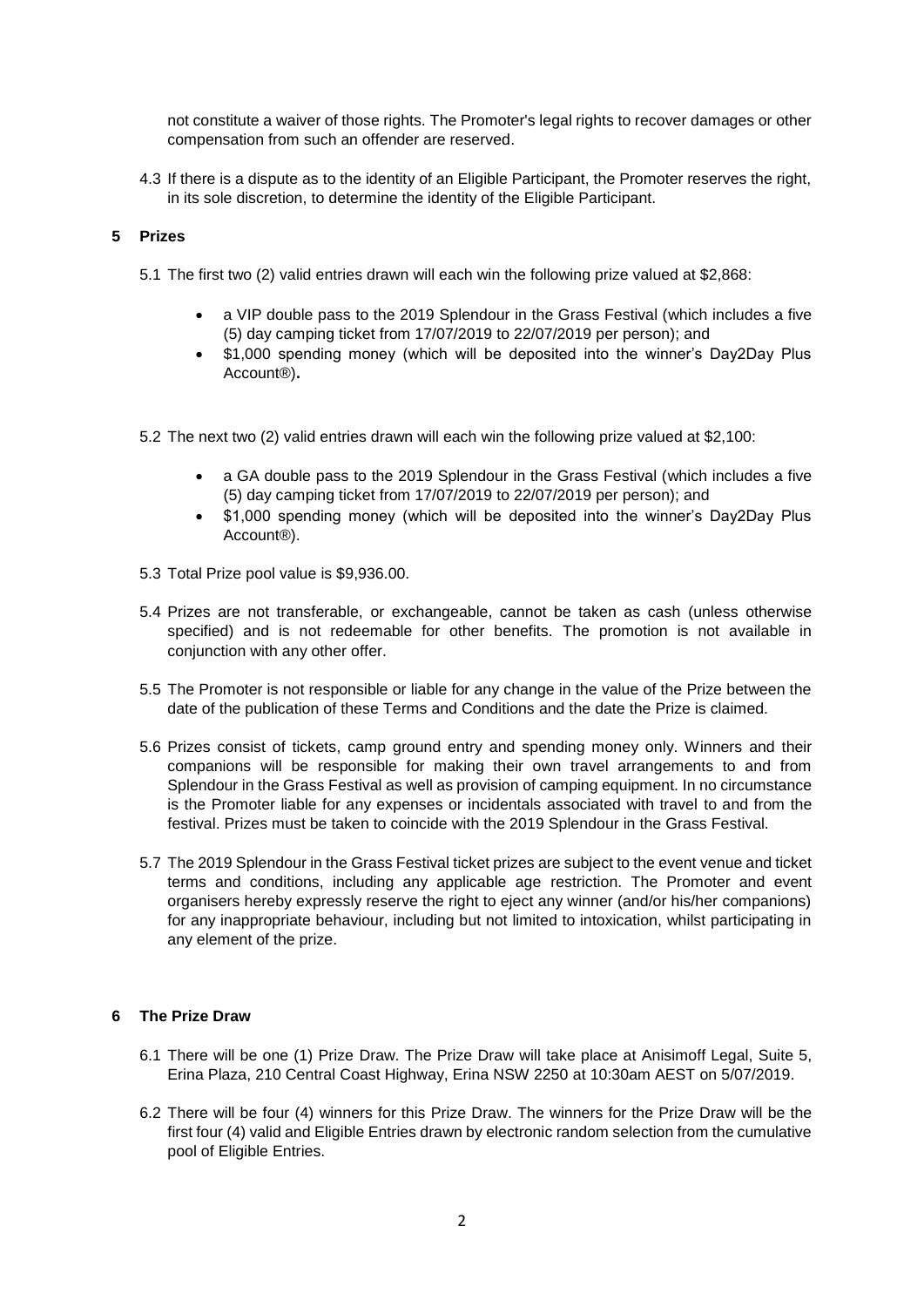- 6.3 Prize winners are not eligible for more than one (1) Prize, excluding SA residents.
- 6.4 The Prize winners will be notified on the day of the Prize Draw by phone and published on the Promoter's Facebook page on the same day. Prize winners will also be notified by email, sent out within two (2) business days from the respective Prize Draw, to their nominated email address. To accept the Prize, Prize winners must respond to the notification in the manner and within the timeframe set out in the notification provided by BOQ informing them of the fact they are a Prize winner. Failure to respond as required, or at all, will result in the Prize winner forfeiting the Prize.
- 6.5 Subject to the unclaimed prize draw clause below, if for any reason a winner does not take / redeem a prize (or an element of the prize) at/by the time stipulated by the Promoter, then the prize (or that element of the prize) will be forfeited.
- 6.6 If any Prize is unclaimed or forfeited, the winner is disqualified for any reason or the Prize winner is unable to satisfy these Terms and Conditions, Anisimoff Legal will conduct a redraw from all remaining entries at the location noted in clause 6.1 on 11/07/2019 at 10:30am AEST. Prize winners (if any) will be notified on the day of the Prize Draw by phone and published on the Promoter's Facebook page on the same day, and will also be notified by email, sent out within two (2) business days, to their nominated email address.
- 6.7 Subject to clause 6.6, if for any reason a Prize winner does not redeem a Prize by the time stipulated by the Promoter, then the Prize will be forfeited.
- 6.8 Redemption of the Prize is subject to any terms and conditions of the issuer including those specified on the Prize.
- 6.9 Any and all decisions of the Promoter in relation to any aspects of the Promotion are final and binding on every participant and no correspondence will be entered into by the Promoter.
- 6.10 If any prize (or part of any prize) is unavailable, the Promoter, in its discretion, reserves the right to substitute the prize (or that part of the prize) with a prize to the equal value and/or specification, subject to any written directions from a regulatory authority.

# **7 Liability**

- 7.1 The Promoter is not responsible for any ancillary costs incurred by accepting the Prize, entering the Promotion or redemption of the Prize.
- 7.2 If this promotion is interfered with in any way or is not capable of being conducted as reasonably anticipated due to any reason beyond the reasonable control of the Promoter, including but not limited to technical difficulties, unauthorised intervention or fraud, the Promoter reserves the right, in its sole discretion, to the fullest extent permitted by law: (a) to disqualify any Eligible Participant; or (b) subject to any written directions from a regulatory authority, to modify, suspend, terminate or cancel the promotion, as appropriate.
- 7.3 Subject to clause 7.2 above, if the Promotion is cancelled, terminated, modified or suspended for any reason or the Terms and Conditions are amended, a notice will be published on the Promoter's Facebook page and on the BOQ website at [https://www.boq.com.au/splendour](https://www.boq.com.au/splendour-competition)[competition.](https://www.boq.com.au/splendour-competition)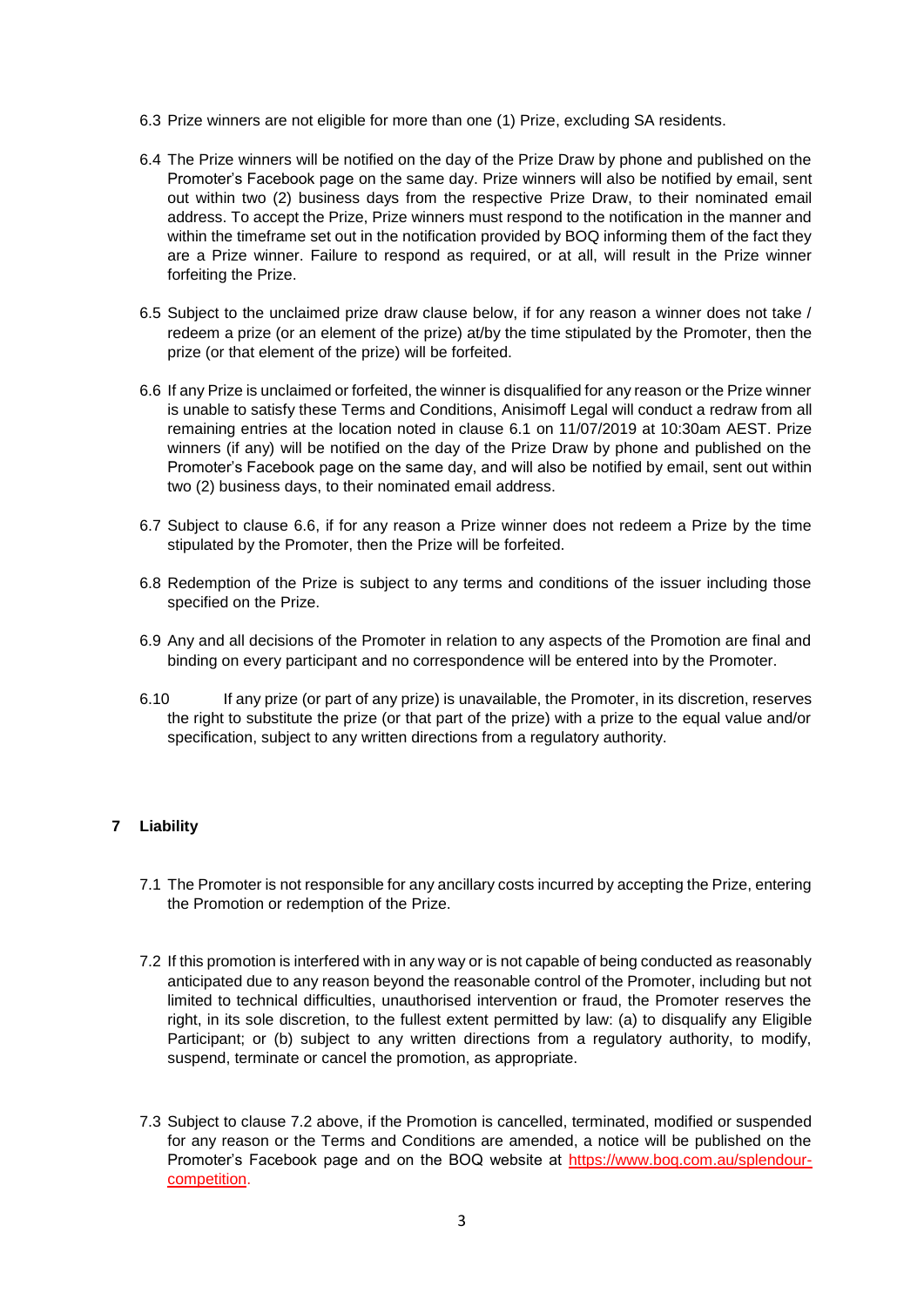- 7.4 Eligible Participants consent to the Promoter using their name, likeness, image and/or voice in the event they are a winner (including photograph, film and/or recording of the same) in any media for an unlimited period without remuneration for the purpose of promoting this promotion (including any outcome), and promoting any products manufactured, distributed and/or supplied by the Promoter.
- 7.5 Nothing in these Terms and Conditions limits, excludes or modifies or purports to limit, exclude or modify the statutory consumer guarantees as provided under the Competition and Consumer Act, as well as any other implied warranties under the ASIC Act or similar consumer protection laws in the States and Territories of Australia ("**Non-Excludable Guarantees**"). Except for any liability that cannot by law be excluded, including the Non-Excludable Guarantees, the Promoter (including its respective officers, employees and agents) excludes all liability (including negligence), for any personal injury; or any loss or damage (including loss of opportunity); whether direct, indirect, special or consequential, arising in any way out of the promotion.
- 7.6 Except for any liability that cannot by law be excluded, including the Non-Excludable Guarantees, the Promoter (including its respective officers, employees and agents) is not responsible for and excludes all liability (including negligence), for any personal injury; or any loss or damage (including loss of opportunity); whether direct, indirect, special or consequential, arising in any way out of: (a) any technical difficulties or equipment malfunction (whether or not under the Promoter's control); (b) any theft, unauthorised access or third party interference; (c) any entry or prize claim that is late, lost, altered, damaged or misdirected (whether or not after their receipt by the Promoter) due to any reason beyond the reasonable control of the Promoter; (d) any variation in prize value to that stated in these Terms and Conditions; (e) any tax liability incurred by a winner or Eligible Participant; (f) taking of the prize; or (e) if the 2019 Splendour in the Grass Festival is delayed, postponed or cancelled for any reason beyond the reasonable control of the Promoter. .
- 7.7 No part of the prize may be re-sold or offered for re-sale at a premium (including via online auction sites) or used for advertising, charity fundraising, promotion or other commercial purposes (including but not limited to competitions and trade promotions) or to enhance the demand for other goods or services, either by the winner or any subsequent bearer. If a ticket is sold or used in breach of this condition, the ticket may be cancelled and the bearer of the ticket may be refused admission. Splendour in the Grass usual ticketing and venue terms and conditions apply to all tickets provided under this competition and by accepting tickets the winner agrees to be bound by their respective terms.
- 7.8 As a condition of accepting the prize, the winners (and their companions) must sign any legal documentation as and in the form required by the Promoter and/or prize suppliers in their absolute discretion, including but not limited to a legal release and indemnity form.

#### **8 Use of Entries and Privacy**

- 8.1 All entries submitted will become property of the Promoter and entries will not be returned.
- 8.2 In entering this Promotion, all Eligible Participants grant to the Promoter a perpetual, irrevocable, royalty-free licence to use, reproduce, modify and communicate any material submitted to the Promoter for any purpose that the Promoter may, at its sole discretion, determine appropriate.
- 8.3 In entering this Promotion, all Eligible Participants consent to the publication of their name and city of origin in any advertisements or articles relating to the Promotion or the Prize and participate in any media releases which may include photographs of the Winner by the